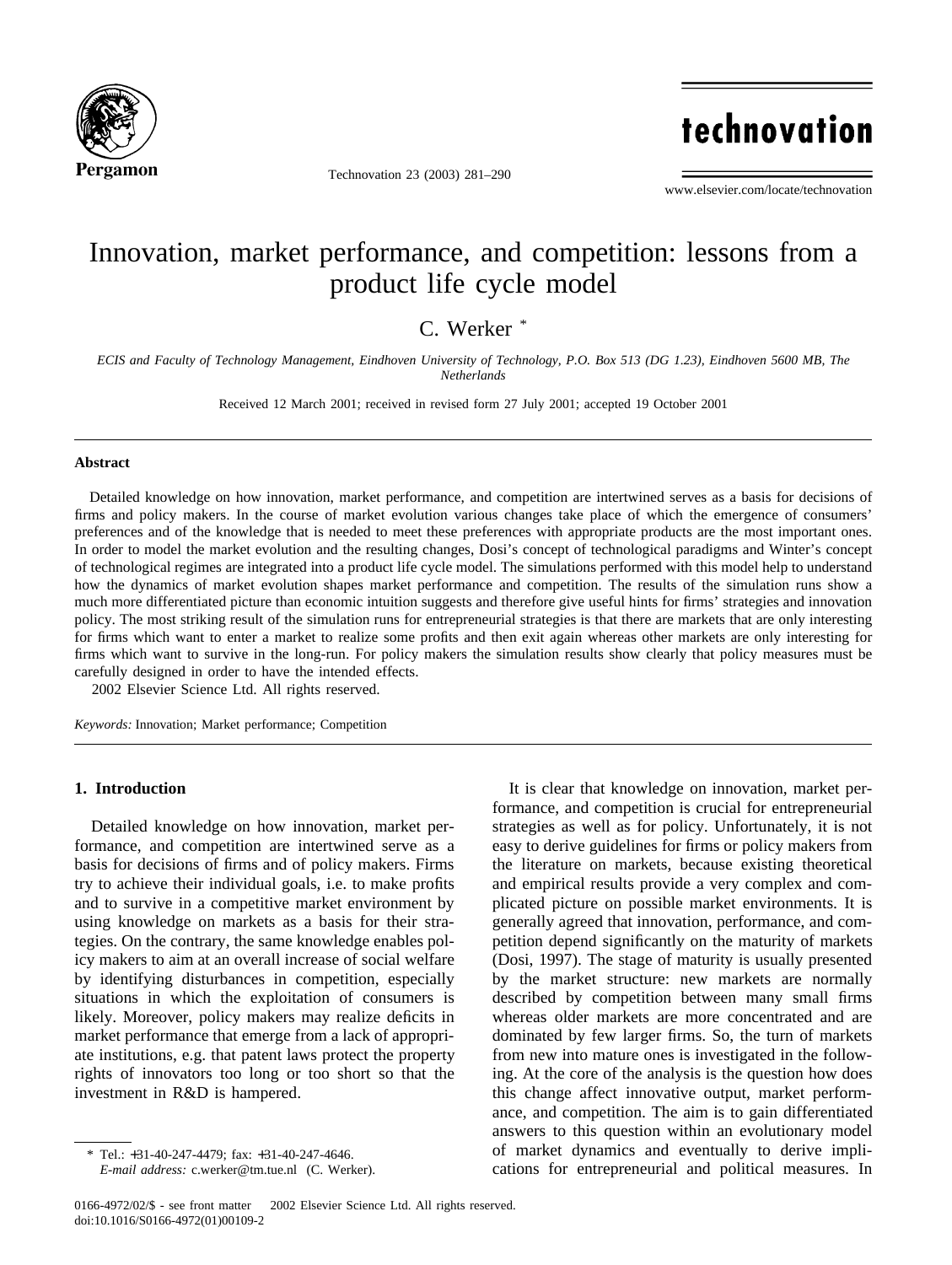order to do so, first of all, the concepts of technological regimes, technological paradigms, and product life cycles are integrated (Section 2) and the market evolution is modelled accordingly (Section 3). The results of the simulation runs are discussed in Section 4 by especially taking into account the implications for entrepreneurial and for policy strategies. A brief summary and some hints for future research round the paper (Section 5).

### **2. Product life cycles, technological regimes, and technological paradigms**

The model used to derive implications for innovation strategies of firms and policy makers is based on three theoretical pillars: product life cycles, technological regimes, and technological paradigms. The well-known *product life cycle* approach describes the changing features of markets during their evolution. It may therefore serve as the theoretical framework within which the market changes can be explained (Klepper, 1997). In the beginning of a product life cycle, the consumers' preferences are not clearly defined. Moreover, firms have not yet agreed upon the kinds of knowledge that should be used to meet these blurred preferences. Therefore, many firms with a variety of knowledge enter the market in this stage. In the course of time, the consumers' preferences become clearer and the knowledge used to generate innovation is relatively agreed upon, so that the generation of innovation finally falls back on the same kind of knowledge. There exists a lot of empirical evidence that underpins this concept. The regularities that were found can be summarized as follows: $<sup>1</sup>$  the number of</sup> firms starts from a low level and then increases considerably. Subsequently, a sharp shakeout-stage of firms follows, so that the number of firms acting in the market decreases. The industry output displays the highest growth rates in the beginning of the product life cycle; these growth rates decrease and ultimately become zero when the market matures. The industry price decreases with high rates at the beginning of the product life cycle. Afterwards the price decrease slows down and becomes zero when the market matures. This pattern is also supported by several other studies.

The second pillar, the *technological regimes*, contributes an explanation to the product life cycle story why markets mature. Two technological regimes that characterize different market environments can be distinguished: under the entrepreneurial regime, innovative market entry is favoured by the fact that there exist a

number of specific possibilities to exploit the profit opportunities of markets (Winter, 1984, p. 297). These profit opportunities are limited because only specific firms have access to the knowledge that is relevant for the market. This is due to the fact that innovative market entry does not only require knowledge about technology and products but also about the specific circumstances of the respective market. For this reason, suppliers of inputs or consumers of outputs appear relatively often among those companies which enter the market. In contrast, the market environment under the routinized regime is totally different. Here, innovation by established firms is favoured because the cumulative character of the market relevant knowledge becomes crucial which result in increasing returns to scale. Moreover, knowledge is usually protected by secrecy or patent protection, so that potential entrants face growing difficulties to gain access to the relevant knowledge and to compete with the established firms (Winter, 1984, p. 296). It is also shown by empirical studies that there exist markets that are favourable for innovation by entrants and markets that are favourable for innovation by established firms. Using the data of 4.5 Mio. firms in the US-Small Business Data Base from 1976 until 1986, Audretsch was able to show that significantly more firms entered the markets that could be defined as entrepreneurial than markets that could be defined as routinized (Audretsch, 1995). Similar results were derived by Malerba/ Orsenigo: using patent data of US-American, German, French, British, Italian and Japanese firms in 49 different sectors in the period between 1978 and 1991, they reached the conclusion that in some industries innovation by market entrants were favoured whereas in others more innovation were generated by established firms (Malerba and Orsenigo, 1996).

The notion of technological regimes can very well underpin the product life cycle approach. By integrating both regimes a whole market evolution can be derived, because the entrepreneurial regime shows the evolution of a new and the routinized regime that of a mature market. This means that the entrepreneurial regime that is favourable for innovative market entry is followed by the routinized regime that is favourable for innovation by established firms. As a consequence, the question why and how markets change from an entrepreneurial regime to a routinized one has to be solved. This explanation can be provided by the third pillar of the model: the concept of *technological paradigms*. A technological paradigm can be characterized by some basic artefacts and a couple of technological paths that provide information on future research possibilities (Dosi, 1988, p. 1127; Dosi, 1982, pp. 151–153). It does not only define a research field but also gives directions for the search for new solutions as well as for appropriate tools. These directions of research are called technological paths. When firms follow these paths, new possible solutions

<sup>1</sup> Cf Agrarwal, 1997; Carroll and Hannan, 1989, p. 417–423; Geroski, 1995, 425f; Klepper, 1997; Klepper and Graddy, 1990, p. 28–35; Klepper and Simons, 1997; Utterback, 1994, p. 79–99.